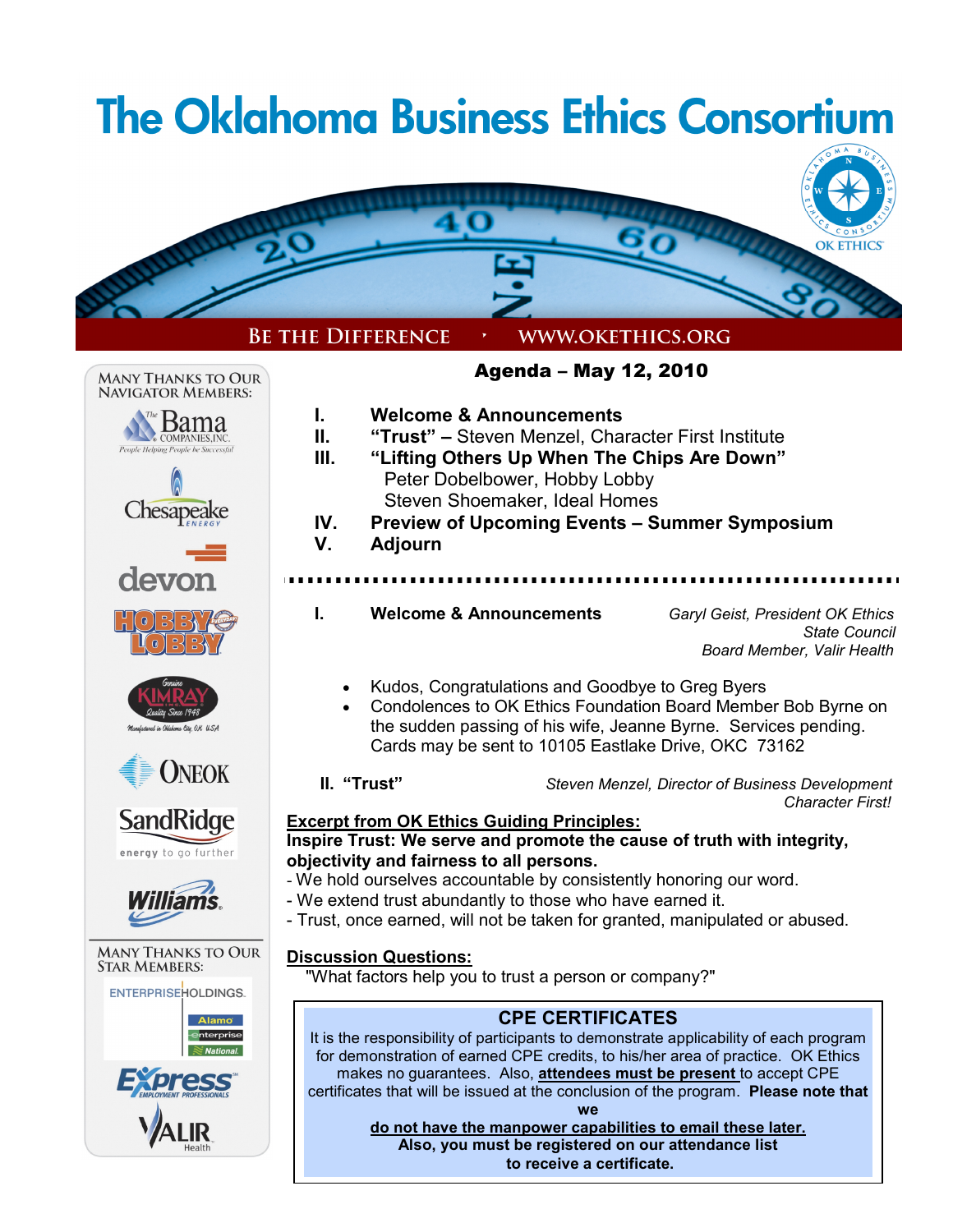# **HANK YOU**

**OK Ethics is directed and operated entirely by volunteers. Today's event was made possible by the following individuals:** 

# **Registration Team Leaders:**

- **Mark Neumeister,** D.R. Payne & Associates
- **Joe Walker,** Grant Thornton

# **Ambassador Team Leaders:**

- **Tere Bettis**  Coppermark Bank
- • **Linda Streun** Ideal Homes

#### **Ambassador Team Members**

- **Beau Reed and Brent Martens** with Accounting Principals
- **Debbie Gardner** with Accel Financial Staffing
- **Arete Kamphaus** with ITT Technical Institute
- **Melanie Thompson-Stillinger** with HLP Solutions
- **Lisa Giles**

**CPE Certificates: Edith Steele**, Retired (Oklahoma Accountancy Board) **Logistics Chairperson: Jamie Potter**, Eide Bailly **Name Tags: Shannon Hiebert**, Enterprise Rent-A-Car **Power Point Presentations: Connie Storey -** Maximum Multi Media Creations **Member Care Coordinator: Deborah Gavula, OK Ethics** 

# **Join our team - Contact our leadership**

- **Programs:** Shannon Warren, Founder, OK Ethics warrenokla@cox.net or 858-2233
- **Membership & Recruiting:** Shannon Hiebert, Vice President of Human Resources, Enterprise Rent-A-Car; Shannon.Hiebert@erac.com or call 330-9191
- **Public Relations:** Kellian Schneider, Owner, FullForce Branding & Marketing; kellian@fullforcebusiness.com
- **Ambassador Co-Chairs:** Tere Bettis, Vice President of Human Resources, Coppermark Bank, TBettis@coppermarkbank.com or Linda Streun, Director of Human Resources, Ideal Homes, lindastreun@ideal-homes.com
- **Registration:** Mary Kay Huggard, Principal Technologies, marykay@principaltechnologies.com or call .858.8800 x 105

# **CREATE A LEGACY – MENTOR A COLLEGE OR UNIVERSITY**

Contact OK Ethics Foundation President, Pam Fountain at pfountain@principaltechnologies.com if you are interested in working with a university to coach a team for participation in the Ethics Bowl, serving as a judge for the statewide competition on October 16 or at the regional competition in San Antonio this November.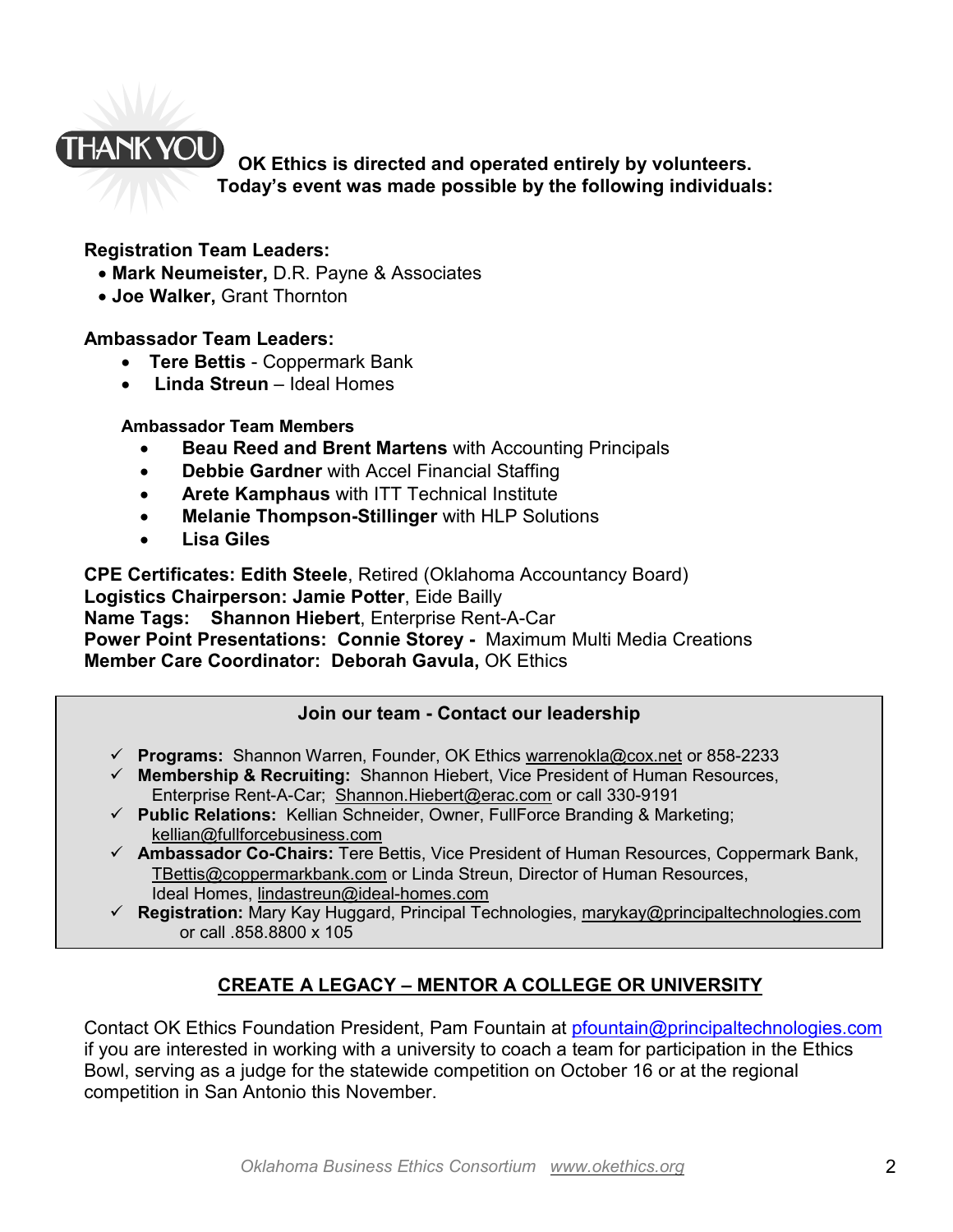#### **ABOUT YOUR PRESENTERS:**

#### **"Trust"**

**Steven Menzel is Director of the** *Character First!* **Business Development, a division of the Character Training Institute (CTI) located in Edmond, Oklahoma.** Steven's primary goal is to introduce business leaders to the *Character First!* way of thinking, especially dealing with their people.

A trained Character First! Consultant since 1994, Steven joined the CTI team full-time in June 2005. His training for schools, businesses, government departments, and families has taken him across the United States, from Texas to Alaska and New York to California. Additionally, his character-based training has been instrumental in encouraging the development of character councils outside of the US in Peru, Costa Rica and Mexico. While traveling across the nation and internationally, he discovered the need for connecting character initiatives around the world. The CF! Network holds online training and forums on a monthly basis.

Steven is the Director of the *Character First!* Summit (formally "*Building Cities of Character*" Conference), held annually in Oklahoma City since 1999. This conference has attracted community officials and citizens from many countries within Africa, Asia, Australia, Europe, and North and South America. Conference participants learn effective strategies for casting the vision of creating a community-wide culture of character and for establishing character councils empowered to transform this vision into reality.

*General Disclaimer: Members of the Oklahoma Business Ethics Consortium frequently share information concerning various issues and developments that may have legal implications. The discussions, commentary, and handouts at Consortium meetings or presentations to other organizations are for general informational purposes only. They cover only some aspects of the subject topic, and do not constitute a complete legal analysis of the topic or how it might apply to any particular set of facts. Before taking any action based on information presented during a Consortium event, participants are encouraged to consult a qualified attorney. The observations and comments of presenters at Consortium meetings and networking are the views and opinions of the presenter and do not constitute the opinion or policies of the Consortium or any of its members. Presenters are respectfully requested to avoid profanity, preaching, politics and selfpromotion during their lectures.*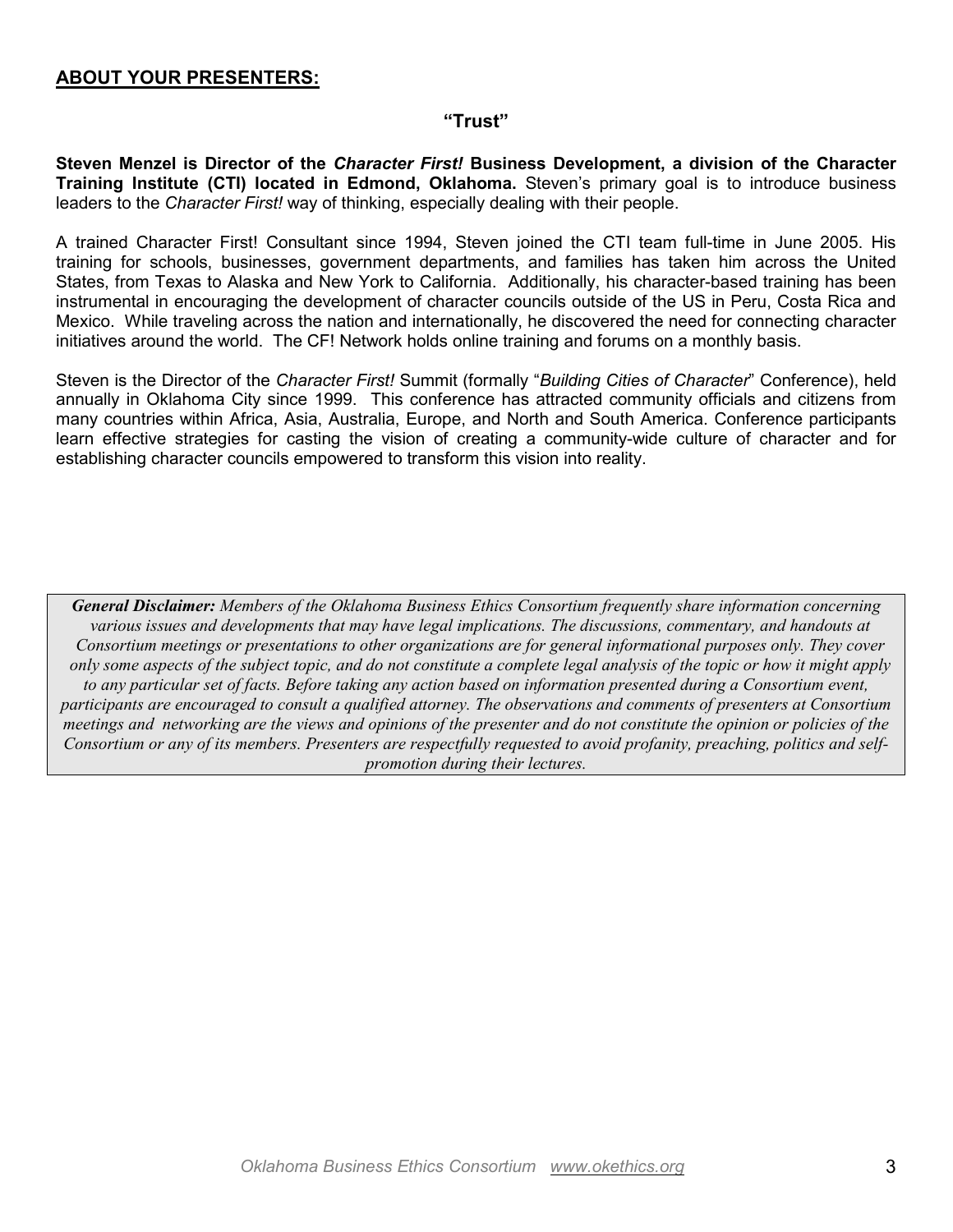# **"Lifting Others Up When the Chips Are Down"**



**Peter Dobelbower, Chief Legal Officer, Vice President & General Counsel for Hobby Lobby Stores and Mardel, Inc.**

Peter Dobelbower is the Chief Legal Officer, Vice President and General Counsel for Hobby Lobby Stores, Inc., Mardel, Inc., Every Tribe Entertainment LLC and their many affiliated entities. Mr. Dobelbower is a lifelong resident of OKC. In 1985, he began his legal career at the firm of Wright & Johnson. In 1987, he joined the law firm of Behrens, Taylor, Dobelbower & Gee where he continued his private practice until 1996. In September, 1996, he became General Counsel for the Hobby Lobby companies. He works closely with many different departments within the Hobby Lobby family of companies to identify and resolve all legal areas of concern. Mr. Dobelbower has spoken often on employer/employee relations, ethics, arbitration, health and welfare benefits, and substance abuse and brings with him a unique perspective gained from the experience of working within the mission of a faith-based organization. In 2006, he was selected as an Oklahoma Super Lawyer, representing only 5% of the top lawyers in the State of Oklahoma. Mr. Dobelbower received a Bachelor of Arts degree in Political Science from Westminster College in Fulton, Missouri in 1981 and a Juris Doctorate from Oklahoma City University School of Law in 1984.



#### **Steve Shoemaker, Director of Marketing Ideal Homes**

Steve Shoemaker is the director of marketing for Ideal Homes headquartered in Norman, Oklahoma. Ideal one of the largest home builders in

Oklahoma and one of the top 300 largest builders in America. The company has received numerous national awards including 2007 America's Best Builder, and most recently 2010 Builder of the Year by Professional Builder Magazine.

At Ideal Homes Shoemaker and his staff manage all programs designed to drive qualified foot traffic to 17 community model homes. In his dayto-day responsibilities Shoemaker oversees all components of brand management, research, advertising, public relations, web development, customer relations/referral programs, REALTOR relations, special events, and sales support. He is also heavily involved in customer satisfaction research and improvement processes, and sales training. He serves as a member of the company's department, product development, and quality teams.

Prior to joining Ideal Homes, Shoemaker worked at Jordan Associates advertising where he was the primary account executive for full service and public relations accounts including the Oklahoma Department of Commerce, and various other economic development, healthcare, and real estate clients.

Shoemaker holds a Certified Marketing Professional (CMP) designation from the National Association of Homebuilders, is a member of the Central Oklahoma Homebuilders Association Sales and Marketing Council, of which he is an executive committee member, the American Marketing Association, the Public Relations Society of America, and is one of three Oklahoman's who holds the designation Member - Institute of Residential Marketing (MIRM). He is active in the community as a volunteer with the Norman and Central Oklahoma United Way, the American Cancer Society's Relay for Life, and in his local church as a small group leader.